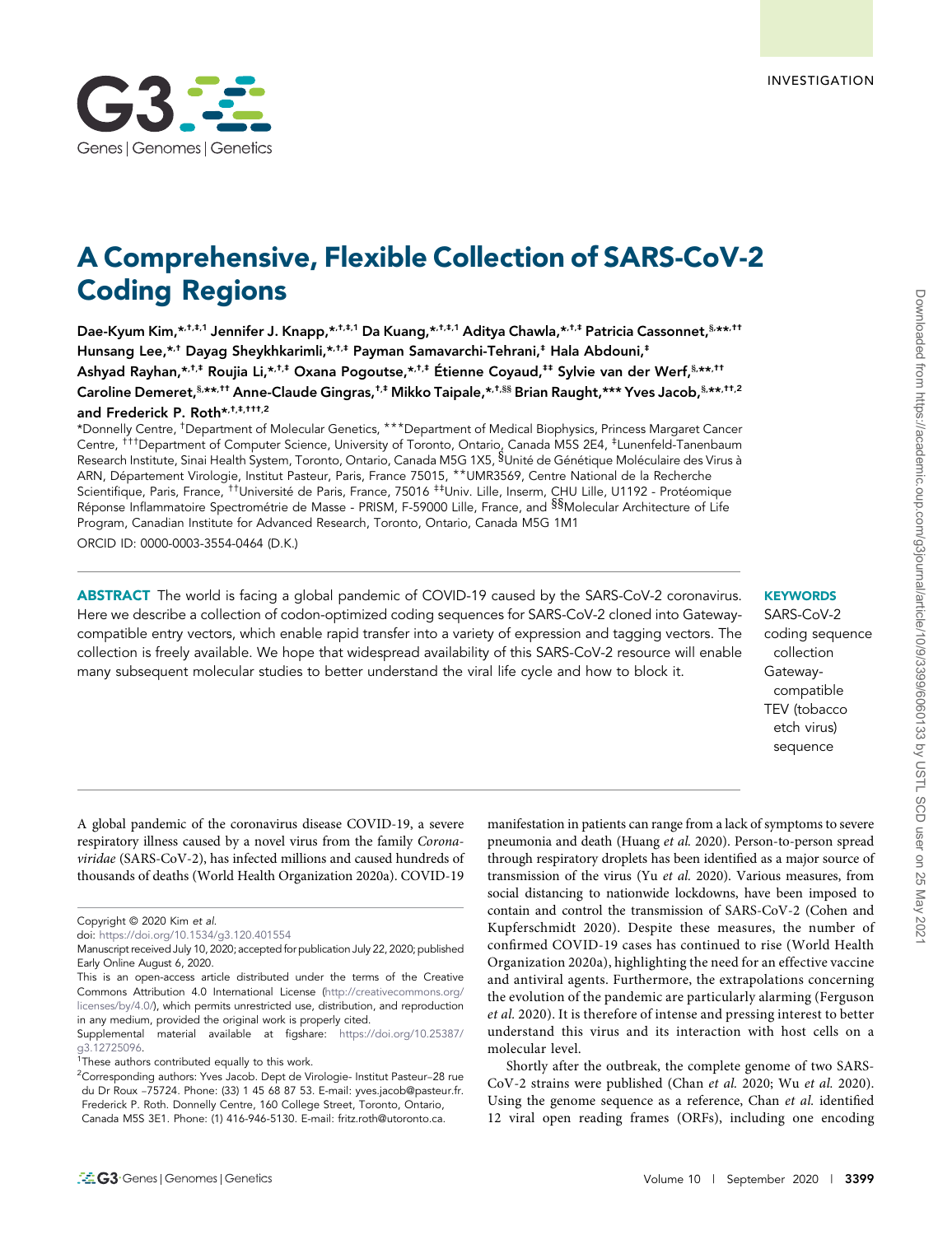ORF1AB, a large polyprotein which is post-translationally processed into 16 proteins (Chan et al. 2020). More recently, Wu et al. discovered two additional viral ORFs (ORF9Bwu and ORF10wu) with unclear functions (Wu et al. 2020). Progress on molecular characterization has been made on several viral proteins (Walls et al. 2020; Zhang et al. 2020), providing valuable insights into hostvirus interaction, but more research is necessary. The Gateway system offers efficient and high-throughput transfer of the viral coding sequences (CDSs) into a large selection of Gateway-compatible destination vectors used for protein expression in many biological systems, e.g., Escherichia coli, Saccharomyces cerevisiae, insect, or mammalian cells (Walhout et al. 2000). Broad availability of a collection of SARS-CoV-2 CDSs has the potential to enable many downstream biochemical and structural studies and thus a better understanding of processes within the viral life cycle, including scalable assays for screening drug candidates that could potentially disrupt these processes.

# MATERIALS AND METHODS

### Synthesis of viral coding sequences

Based on the published annotation of the genome sequence of the HKU-SZ-005b (GenBank MN975262; Chan et al. 2020) and Wuhan-Hu-1 (GenBank MN908947; Wu et al. 2020) isolates of SARS-CoV-2, we requested the synthesis of viral coding sequences (GenScript and Integrated DNA Technologies), including termination codons and

#### ■ Table 1 The genome-scale SARS-CoV-2 coding sequence clone collection

|             |                   |                                                                             |           | <b>Clone Status</b> |                |              |
|-------------|-------------------|-----------------------------------------------------------------------------|-----------|---------------------|----------------|--------------|
| Gene Symbol | <b>CDS Name</b>   | <b>Putative Function/Domain</b>                                             | AA Length | <b>STOP</b>         | <b>NO STOP</b> | TEV          |
| ORF1AB      | NSP1              | Suppress antiviral host response                                            | 180       | ✓                   | $\checkmark$   | $\checkmark$ |
|             | NSP <sub>2</sub>  | Unknown                                                                     | 639       | ✓                   | ✓              | $\checkmark$ |
|             | NSP3              | Putative PL-pro domain                                                      | 1,946     | ✓                   | ✓              | ✓            |
|             | NSP3-Cys857Ala    | Putative PL-pro domain (with Cys857Ala variant)                             | 1,946     | ✓                   | ✓              | NА           |
|             | NSP4              | Complex with NSP3 & 6 for DMV (double-membrane<br>vesicle) formation        | 501       | ✓                   | ✓              | ✓            |
|             | NSP <sub>5</sub>  | 3CL-pro domain                                                              | 307       | ✓                   | ✓              | ✓            |
|             | NSP5-Cys146Ala    | 3CL-pro domain (with Cys146Ala variant)                                     | 307       | ✓                   | ✓              | NΑ           |
|             | NSP6              | Complex with NSP 3 & 4 for DMV formation                                    | 291       | ✓                   | ✓              | ✓            |
|             | NSP7              | DNA primase subunit                                                         | 84        | ✓                   | ✓              | ✓            |
|             | NSP8              | DNA primase subunit                                                         | 199       | ✓                   | ✓              | ✓            |
|             | NSP9              | RNA/DNA binding activity                                                    | 114       | ✓                   | ✓              | ✓            |
|             | NSP <sub>10</sub> | Complex with NSP14: Replication fidelity                                    | 140       | ✓                   | ✓              | ✓            |
|             | NSP <sub>12</sub> | RNA-dependent RNA polymerase                                                | 919       | ✓                   | ✓              | ✓            |
|             | NSP <sub>13</sub> | Helicase                                                                    | 602       | ✓                   | ✓              | ✓            |
|             | NSP <sub>14</sub> | ExoN: 3'-5' exonuclease                                                     | 528       | ✓                   | ✓              | ✓            |
|             | NSP15             | XendoU: poly(U)-specific endoribonuclease                                   | 347       | ✓                   | ✓              | ✓            |
|             | NSP <sub>16</sub> | 2'-O'-MT: 2'-O-ribo methyltransferase                                       | 299       | ✓                   | ✓              | ✓            |
| S           | S                 | Spike glycoprotein trimer that binds to host cell<br>receptors (e.g., ACE2) | 1,273     | ✓                   | ✓              | ✓            |
| S           | $S-24nt$          | Spike glycoprotein trimer (minus 8 amino acids)                             | 1,265     | ✓                   | ✓              | <b>NA</b>    |
| S           | S-frag1           | Entire Ectodomain                                                           | 1,213     | <b>NA</b>           | ✓              | <b>NA</b>    |
| S           | S-frag2           | Entire Ectodomain without the signal peptide                                | 1,199     | <b>NA</b>           | ✓              | <b>NA</b>    |
| S           | $S$ -fraq $3$     | N-term fragment after the furin cleavage                                    | 686       | <b>NA</b>           | ✓              | NA           |
| S           | S-frag4           | N-term fragment after the furin cleavage without the<br>signal peptide      | 672       | <b>NA</b>           | ✓              | NА           |
| S           | S-frag5           | C-terminal Ectodomain from the furin cleavage site                          | 528       | <b>NA</b>           | ✓              | <b>NA</b>    |
| $\mathsf S$ | S-frag6           | C-terminal Ectodomain from the Tmpress 2 priming site                       | 399       | <b>NA</b>           | ✓              | NΑ           |
| ORF3A       | 3A                | Induce inflammatory response and apoptosis                                  | 275       | ✓                   | ✓              | ✓            |
| ORF3B       | 3B                | Induce inflammatory response and inhibit the<br>expression of $IFN\beta$    | 58        | ✓                   | ✓              | ✓            |
| Ε           | E                 | Envelope protein pentamer                                                   | 75        | ✓                   | ✓              | ✓            |
| E           | $E-27nt$          | Envelope protein pentamer (minus 9 amino acids)                             | 66        | ✓                   | ✓              | <b>NA</b>    |
| M           | M                 | Membrane protein                                                            | 222       | ✓                   | ✓              | ✓            |
| ORF6        | 6                 | Antagonize STAT1 function and IFN signaling, and<br>induce DNA synthesis    | 61        | ✓                   | ✓              | ✓            |
| ORF7A       | 7A                | Induce inflammatory response and apoptosis                                  | 121       | ✓                   | $\checkmark$   | ✓            |
| ORF7B       | 7B                | Induce inflammatory response                                                | 43        | ✓                   | ✓              | ✓            |
| ORF7B       | 7B-trunc          | Induce inflammatory response (with N terminus                               | 20        | ✓                   | ✓              | <b>NA</b>    |
|             |                   | truncated)                                                                  |           |                     |                |              |
| ORF8        | 8                 | Induce apoptosis and DNA synthesis                                          | 121       | ✓                   | ✓              | ✓            |
| Ν           | N                 | Facilitate viral RNA packaging                                              | 419       | ✓                   | ✓              | ✓            |
| ORF9B       | 9B                | Induce apoptosis                                                            | 98        | ✓                   | $\checkmark$   | ✓            |
| ORF9Bwu     | 9Bwu              | Unknown                                                                     | 73        | ✓                   | ✓              | <b>NA</b>    |
| ORF10wu     | 10wu              | Unknown                                                                     | 38        | ✓                   | ✓              | <b>NA</b>    |

✓ indicates that clone is available; NA indicates that the clone was not available the time of this writing.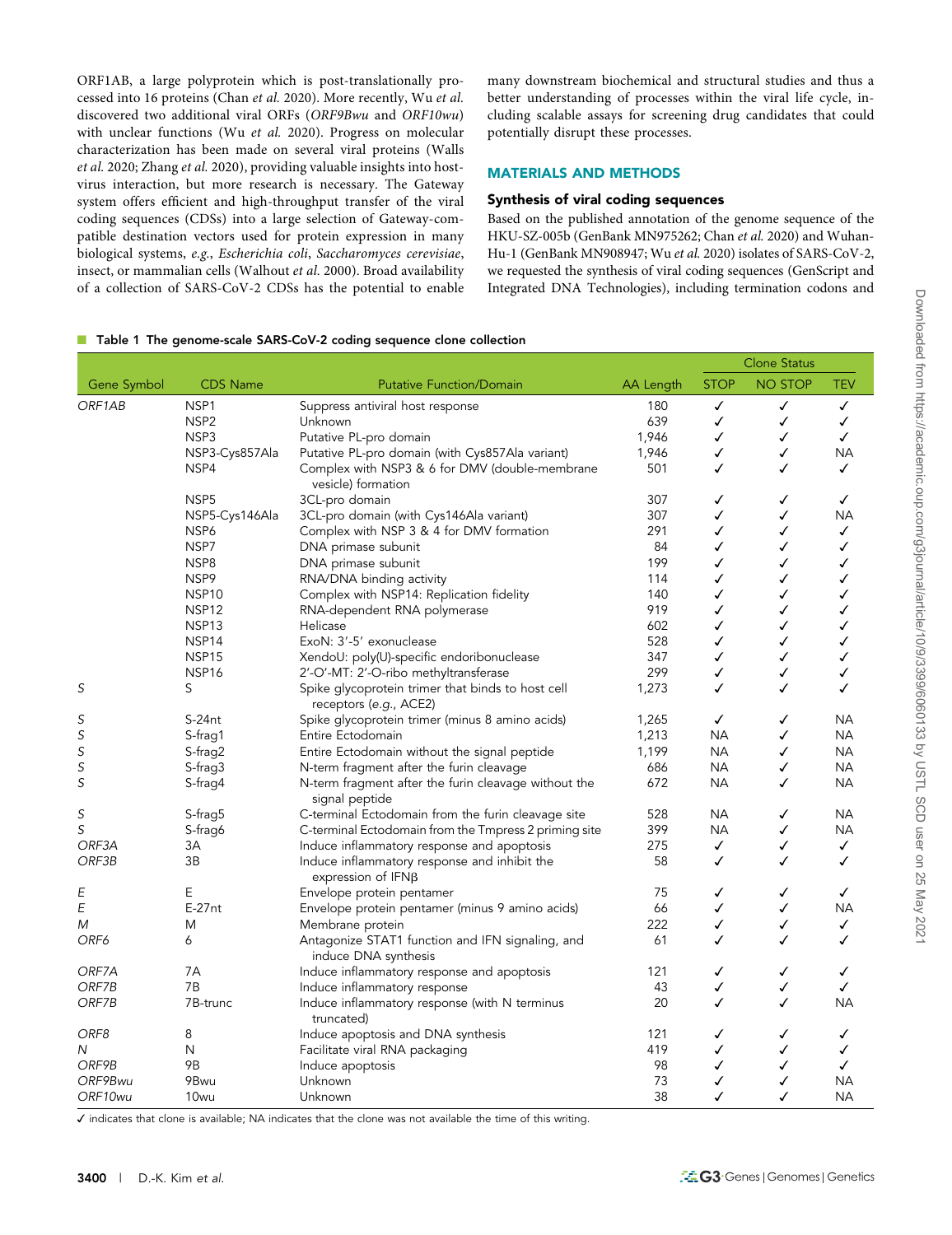attB recombination sequences, with optimization of codon usage to reduce GC content and optimize expression in human and insect cells. A start codon was added to NSP2–16 to allow independent transcription and translation, as the endogenous products are derived from ORF1AB by post-translational processing. ORF9Bwu, an alternative ORF within the N gene from SARS-COV-2 (Wu et al. 2020), was subsequently amplified by polymerase chain reaction (PCR) from the viral N gene with primers listed in Table S1.

## Generation of Gateway-compatible viral coding sequence clone collections

Synthesized viral coding sequences were incorporated into Gateway Entry plasmids: either pDONR207 (Invitrogen Cat #12213013) or pDONR223 (Rual et al. 2004). To enable C-terminal fusion constructs, we also generated an equivalent set of Gateway-compatible clones without termination codons. These clones were made by either PCR-amplifying the whole plasmid with primers that eliminated the stop codon, or by amplifying CDS regions from the first collection, using downstream primers with complementary regions that were internal to each stop codon, and which simultaneously incorporated the flanking sequences necessary for incorporation into a Gateway Entry plasmid [pDONR207, pDONR221 (Invitrogen Cat #12536017) or pDONR223].

Expression clones with N-terminal fusion tags (e.g., for purification) can be produced simply by preparing the appropriate Gatewaycompatible Destination vector. However, to enable the subsequent removal of such N-terminal fusion tags, we generated an additional set of clones containing, at the N-terminus of the ORF, a recognition sequence for nuclear inclusion protease from tobacco etch virus (TEV). TEV sequences were incorporated by amplifying CDS regions from the first collection using forward primers that also provide TEV sequences with the original reverse primers.

Each SARS-CoV-2 CDS bacterial clone (DH5a E. coli strain, NEB Cat# C2987) was isolated from a single colony, and its inserted CDS was confirmed by full-length Sanger sequencing (The Centre for Applied Genomics, Toronto, Canada). All clones with a pDONR221 or pDONR223 backbone were sequenced with M13F and M13R primers. Clones with a pDONR207 backbone were sequenced with customized forward and reverse primers. All primer sequences are available in Table S1.

### Data availability

Clones are available through Addgene. Table S1 contains all primers used. Table S2 contains detailed descriptions of clones in the collection and links to the clone resource available from Addgene. Supplemental material available at figshare: [https://doi.org/10.25387/](https://doi.org/10.25387/g3.12725096) [g3.12725096.](https://doi.org/10.25387/g3.12725096)

## RESULTS AND DISCUSSION

A total of 98 clones (Table 1) are currently included in the Gateway-compatible collection, covering 28 out of 29 total annotated CDSs in the SARS-CoV-2 genome. NSP11 was omitted due to the incompatibility of its 36 base pair length with the Gateway cloning system (Cheo et al. 2004). All 28 of these CDS regions are available as clones with and without termination codons. The 'no-stop' collection was further extended to include six clones encoding different cleaved products of the spike (S) protein — "S-fragment" 1–6. We also included two CDS variants with in-frame deletions ("S-24nt" and "E-27nt"), one truncated CDS variant ("ORF8B-truncated"), that were each detected by recent viral transcriptome mapping efforts (Davidson et al. 2020,

Kim et al. 2020) and two missense catalytic variants (NSP3 C857A and NSP5 C146A; Gordon et al. 2020).

Although our collection facilitates tagging of SARS-CoV-2 proteins for various functional studies, certain applications require removal of tags at some stage, for example, after protein purification. Fusion proteins can potentially interfere with the yield, structure, and function of purified proteins, such as during large scale production and crystallography studies (Booth et al. 2018). To address this we expanded our collection to include clones containing an N-terminal recognition sequence for the nuclear inclusion protease from tobacco etch virus (TEV; Carrington and Dougherty 1987; Carrington and Dougherty 1988). The TEV sequence is one of the best characterized and widely used endoproteolytic reagents due to its stringent sequence specificity, ease of production, and ability to tolerate a variety of residues at the P1' position of its recognition site (Waugh 2011). We note that our clones are not expression vectors in and of themselves, and we have not yet assessed the expression of any of our clones after moving to a Gateway Destination expression vector. However, we note that our Gateway-compatible collection allows users the flexibility to conveniently move any of the SARS-CoV-2 ORFs into any Gateway Destination expression vector with any preferred N-terminal or C-terminal fusion.

To promote open-access dissemination of the collection, all clones have been deposited to the non-profit organization Addgene (Kamens 2015), and are freely available from the authors under circumstances where Addgene cannot be used. Table S2 summarizes all CDSs in the collection, together with their nucleotide sequences, nucleotide and amino acid lengths and links for ordering clones.

We hope that this SARS-CoV-2 CDS-clone collection will be a valuable resource for many applications, including study of how coronaviruses can exploit host cellular processes for the viral replication cycle (de Wilde et al. 2018), understanding virus-host protein-protein interactions (Gordon et al. 2020; Lasso et al. 2019), production of recombinant virus proteins for structural studies (Edavettal et al. 2012), mapping of protein subcellular localization using N-terminal fluorescent reporters (Tanz et al. 2013), or development of vaccines or other therapeutics (Jing et al. 2012; McDonald et al. 2007).

### ACKNOWLEDGMENTS

This work was supported by a [Canadian Institutes for Health](https://doi.org/10.13039/501100000024) Research Foundation Grant (F.P.R.); the [Canada Excellence Research](https://doi.org/10.13039/501100002784) [Chairs](https://doi.org/10.13039/501100002784) Program (F.P.R.); the Thistledown Foundation (B.R., F.P.R. and A.-C.G.); the LabEx Integrative Biology of Emerging Infectious Diseases (10-LABX-0062; Y.J.) and Platform for European Preparedness Against (Re-)emerging Epidemics, EU (602525; Y.J.).

#### LITERATURE CITED

- Booth, W. T., C. R. Schlachter, S. Pote, N. Ussin, N. J. Mank et al., 2018 Impact of an N-terminal polyhistidine tag on protein thermal stability. ACS Omega 3: 760–768. <https://doi.org/10.1021/acsomega.7b01598>
- Carrington, J. C., and W. G. Dougherty, 1987 Small nuclear inclusion protein encoded by a plant potyvirus genome is a protease. J. Virol. 61: 2540–2548. <https://doi.org/10.1128/JVI.61.8.2540-2548.1987>
- Carrington, J. C., and W. G. Dougherty, 1988 A viral cleavage site cassette: Identification of amino acid sequences required for tobacco etch virus polyprotein processing. Proc. Natl. Acad. Sci. USA 85: 3391–3395. [https://](https://doi.org/10.1073/pnas.85.10.3391) [doi.org/10.1073/pnas.85.10.3391](https://doi.org/10.1073/pnas.85.10.3391)
- Chan, J. F. W., K. H. Kok, Z. Zhu, H. Chu, K. K. W. To et al., 2020 Genomic characterization of the 2019 novel human-pathogenic coronavirus isolated from a patient with atypical pneumonia after visiting Wuhan. Emerg. Microbes Infect. 9: 221–236. [https://doi.org/10.1080/](https://doi.org/10.1080/22221751.2020.1719902) [22221751.2020.1719902](https://doi.org/10.1080/22221751.2020.1719902)